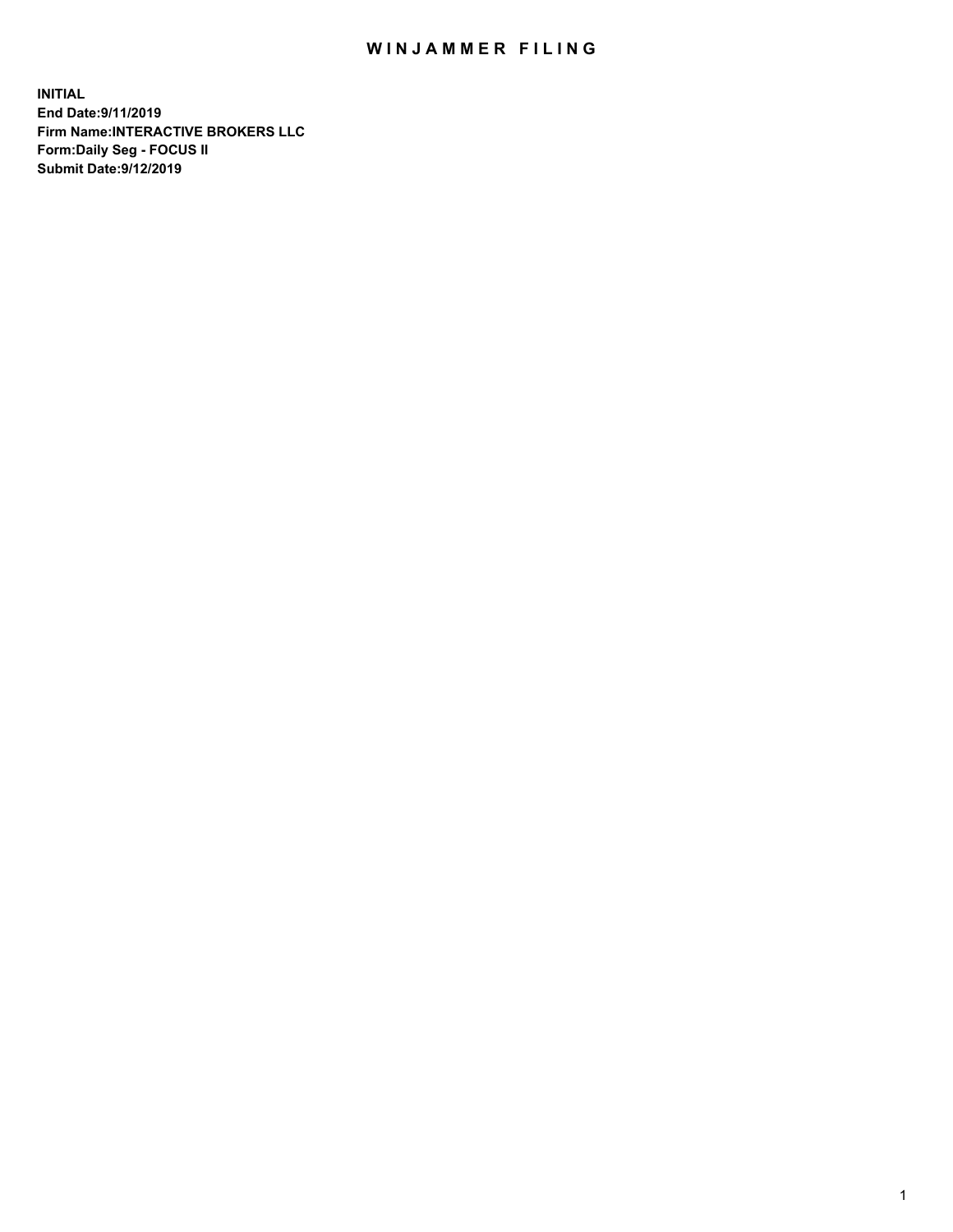**INITIAL End Date:9/11/2019 Firm Name:INTERACTIVE BROKERS LLC Form:Daily Seg - FOCUS II Submit Date:9/12/2019 Daily Segregation - Cover Page**

| Name of Company                                                                                                                                                                                                                                                                                                                | <b>INTERACTIVE BROKERS LLC</b>                                                                  |
|--------------------------------------------------------------------------------------------------------------------------------------------------------------------------------------------------------------------------------------------------------------------------------------------------------------------------------|-------------------------------------------------------------------------------------------------|
| <b>Contact Name</b>                                                                                                                                                                                                                                                                                                            | James Menicucci                                                                                 |
| <b>Contact Phone Number</b>                                                                                                                                                                                                                                                                                                    | 203-618-8085                                                                                    |
| <b>Contact Email Address</b>                                                                                                                                                                                                                                                                                                   | jmenicucci@interactivebrokers.c<br>om                                                           |
| FCM's Customer Segregated Funds Residual Interest Target (choose one):<br>a. Minimum dollar amount: ; or<br>b. Minimum percentage of customer segregated funds required:% ; or<br>c. Dollar amount range between: and; or<br>d. Percentage range of customer segregated funds required between:% and%.                         | $\overline{\mathbf{0}}$<br>$\overline{\mathbf{0}}$<br>155,000,000 245,000,000<br>0 <sub>0</sub> |
| FCM's Customer Secured Amount Funds Residual Interest Target (choose one):<br>a. Minimum dollar amount: ; or<br>b. Minimum percentage of customer secured funds required:% ; or<br>c. Dollar amount range between: and; or<br>d. Percentage range of customer secured funds required between:% and%.                           | $\overline{\mathbf{0}}$<br>0<br>80,000,000 120,000,000<br>0 <sub>0</sub>                        |
| FCM's Cleared Swaps Customer Collateral Residual Interest Target (choose one):<br>a. Minimum dollar amount: ; or<br>b. Minimum percentage of cleared swaps customer collateral required:% ; or<br>c. Dollar amount range between: and; or<br>d. Percentage range of cleared swaps customer collateral required between:% and%. | $\overline{\mathbf{0}}$<br><u>0</u><br>$\underline{0}$ $\underline{0}$<br>00                    |

Attach supporting documents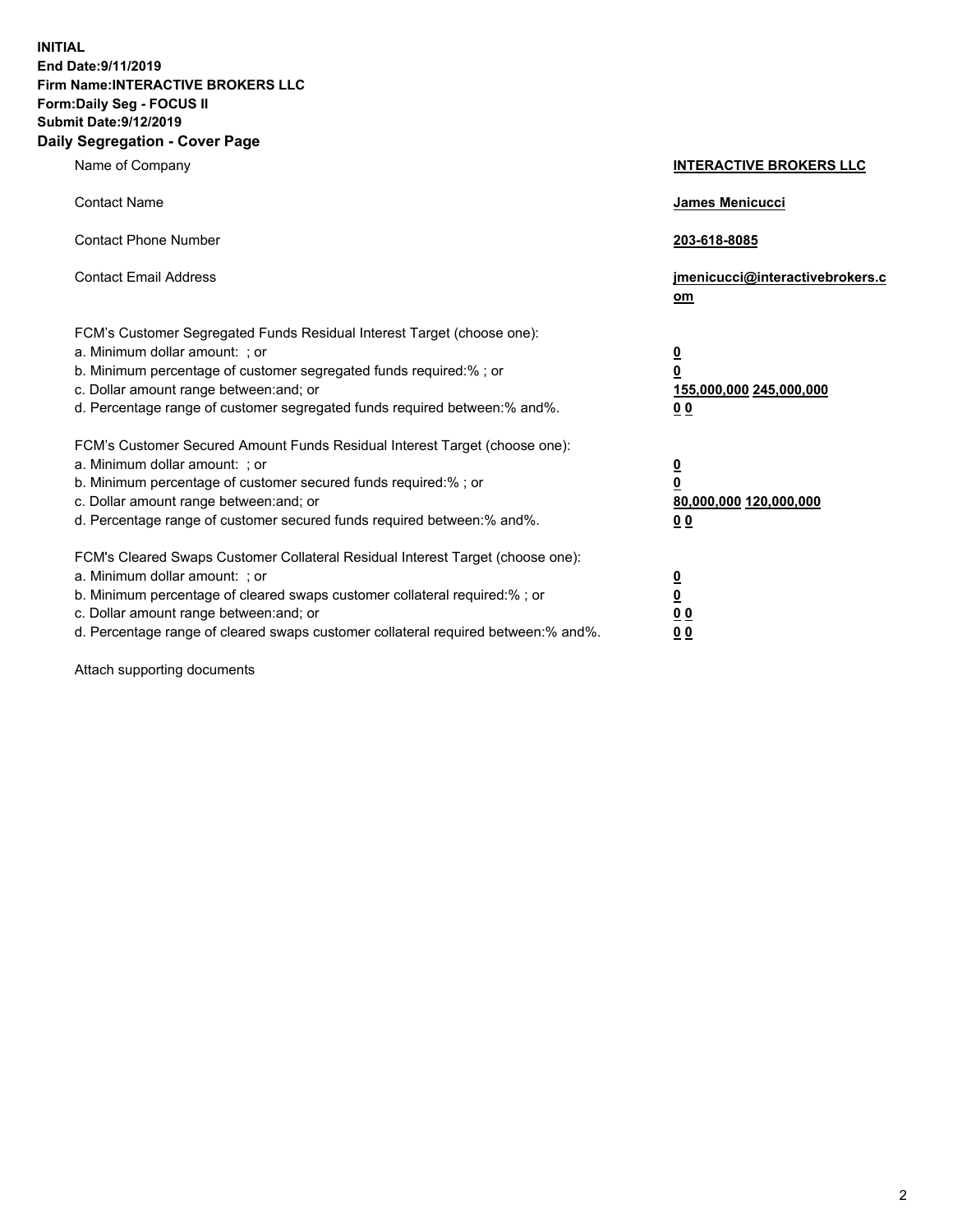## **INITIAL End Date:9/11/2019 Firm Name:INTERACTIVE BROKERS LLC Form:Daily Seg - FOCUS II Submit Date:9/12/2019 Daily Segregation - Secured Amounts**

|     | Daily Segregation - Secured Amounts                                                         |                                  |
|-----|---------------------------------------------------------------------------------------------|----------------------------------|
|     | Foreign Futures and Foreign Options Secured Amounts                                         |                                  |
|     | Amount required to be set aside pursuant to law, rule or regulation of a foreign            | $0$ [7305]                       |
|     | government or a rule of a self-regulatory organization authorized thereunder                |                                  |
| 1.  | Net ledger balance - Foreign Futures and Foreign Option Trading - All Customers             |                                  |
|     | A. Cash                                                                                     | -12,288,922 [7315]               |
|     | B. Securities (at market)                                                                   | $0$ [7317]                       |
| 2.  | Net unrealized profit (loss) in open futures contracts traded on a foreign board of trade   | 519,864,741 [7325]               |
| 3.  | Exchange traded options                                                                     |                                  |
|     | a. Market value of open option contracts purchased on a foreign board of trade              | <b>43,575</b> [7335]             |
|     | b. Market value of open contracts granted (sold) on a foreign board of trade                | 43,771 [7337]                    |
| 4.  | Net equity (deficit) (add lines 1. 2. and 3.)                                               | 507,575,623 [7345]               |
| 5.  | Account liquidating to a deficit and account with a debit balances - gross amount           | 6,652 [7351]                     |
|     | Less: amount offset by customer owned securities                                            | 0 [7352] 6,652 [7354]            |
| 6.  | Amount required to be set aside as the secured amount - Net Liquidating Equity              | 507,582,275 [7355]               |
|     | Method (add lines 4 and 5)                                                                  |                                  |
| 7.  | Greater of amount required to be set aside pursuant to foreign jurisdiction (above) or line | 507,582,275 [7360]               |
|     | 6.                                                                                          |                                  |
|     | FUNDS DEPOSITED IN SEPARATE REGULATION 30.7 ACCOUNTS                                        |                                  |
| 1.  | Cash in banks                                                                               |                                  |
|     | A. Banks located in the United States                                                       | 90,360,522 [7500]                |
|     | B. Other banks qualified under Regulation 30.7                                              | 0 [7520] 90,360,522 [7530]       |
| 2.  | Securities                                                                                  |                                  |
|     | A. In safekeeping with banks located in the United States                                   | 462,420,212 [7540]               |
| 3.  | B. In safekeeping with other banks qualified under Regulation 30.7                          | 0 [7560] 462,420,212 [7570]      |
|     | Equities with registered futures commission merchants<br>A. Cash                            |                                  |
|     | <b>B.</b> Securities                                                                        | $0$ [7580]                       |
|     | C. Unrealized gain (loss) on open futures contracts                                         | $0$ [7590]<br>$0$ [7600]         |
|     | D. Value of long option contracts                                                           | $0$ [7610]                       |
|     | E. Value of short option contracts                                                          | 0 [7615] 0 [7620]                |
| 4.  | Amounts held by clearing organizations of foreign boards of trade                           |                                  |
|     | A. Cash                                                                                     | $0$ [7640]                       |
|     | <b>B.</b> Securities                                                                        | $0$ [7650]                       |
|     | C. Amount due to (from) clearing organization - daily variation                             | $0$ [7660]                       |
|     | D. Value of long option contracts                                                           | $0$ [7670]                       |
|     | E. Value of short option contracts                                                          | 0 [7675] 0 [7680]                |
| 5.  | Amounts held by members of foreign boards of trade                                          |                                  |
|     | A. Cash                                                                                     | -437,103,920 [7700]              |
|     | <b>B.</b> Securities                                                                        | $0$ [7710]                       |
|     | C. Unrealized gain (loss) on open futures contracts                                         | 512,992,664 [7720]               |
|     | D. Value of long option contracts                                                           | 43,575 [7730]                    |
|     | E. Value of short option contracts                                                          | -43,771 [7735] 75,888,548 [7740] |
| 6.  | Amounts with other depositories designated by a foreign board of trade                      | $0$ [7760]                       |
| 7.  | Segregated funds on hand                                                                    | $0$ [7765]                       |
| 8.  | Total funds in separate section 30.7 accounts                                               | 628,669,282 [7770]               |
| 9.  | Excess (deficiency) Set Aside for Secured Amount (subtract line 7 Secured Statement         | 121,087,007 [7380]               |
|     | Page 1 from Line 8)                                                                         |                                  |
| 10. | Management Target Amount for Excess funds in separate section 30.7 accounts                 | 80,000,000 [7780]                |
| 11. | Excess (deficiency) funds in separate 30.7 accounts over (under) Management Target          | 41,087,007 [7785]                |
|     |                                                                                             |                                  |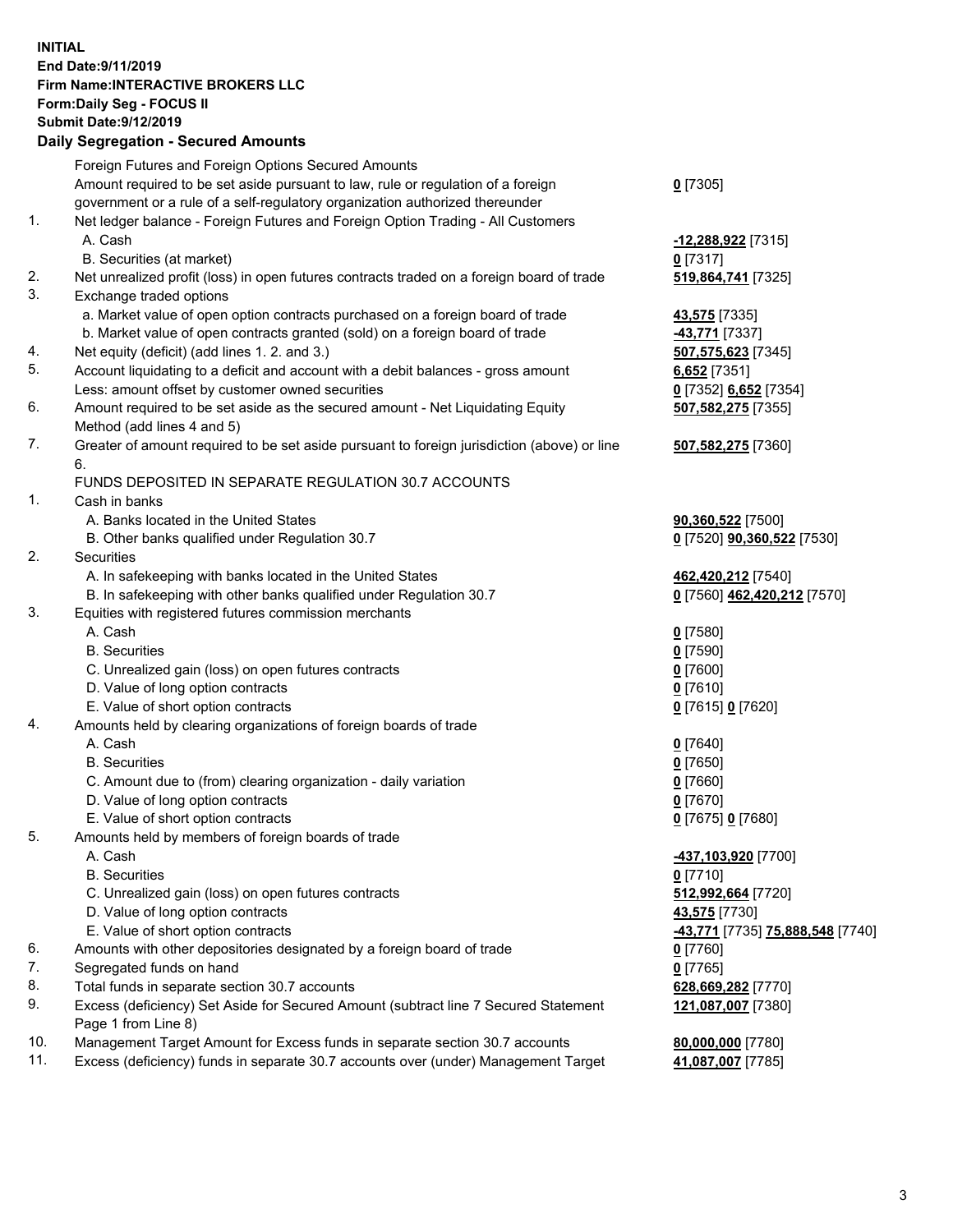**INITIAL End Date:9/11/2019 Firm Name:INTERACTIVE BROKERS LLC Form:Daily Seg - FOCUS II Submit Date:9/12/2019 Daily Segregation - Segregation Statement** SEGREGATION REQUIREMENTS(Section 4d(2) of the CEAct) 1. Net ledger balance A. Cash **4,170,430,650** [7010] B. Securities (at market) **0** [7020] 2. Net unrealized profit (loss) in open futures contracts traded on a contract market **-93,248,780** [7030] 3. Exchange traded options A. Add market value of open option contracts purchased on a contract market **234,184,507** [7032] B. Deduct market value of open option contracts granted (sold) on a contract market **-241,817,407** [7033] 4. Net equity (deficit) (add lines 1, 2 and 3) **4,069,548,970** [7040] 5. Accounts liquidating to a deficit and accounts with debit balances - gross amount **1,202,196** [7045] Less: amount offset by customer securities **0** [7047] **1,202,196** [7050] 6. Amount required to be segregated (add lines 4 and 5) **4,070,751,166** [7060] FUNDS IN SEGREGATED ACCOUNTS 7. Deposited in segregated funds bank accounts A. Cash **963,521,093** [7070] B. Securities representing investments of customers' funds (at market) **1,977,547,800** [7080] C. Securities held for particular customers or option customers in lieu of cash (at market) **0** [7090] 8. Margins on deposit with derivatives clearing organizations of contract markets A. Cash **3,498,054** [7100] B. Securities representing investments of customers' funds (at market) **1,349,596,725** [7110] C. Securities held for particular customers or option customers in lieu of cash (at market) **0** [7120] 9. Net settlement from (to) derivatives clearing organizations of contract markets **-7,776,168** [7130] 10. Exchange traded options A. Value of open long option contracts **234,626,111** [7132] B. Value of open short option contracts **-242,304,682** [7133] 11. Net equities with other FCMs A. Net liquidating equity **0** [7140] B. Securities representing investments of customers' funds (at market) **0** [7160] C. Securities held for particular customers or option customers in lieu of cash (at market) **0** [7170] 12. Segregated funds on hand **0** [7150] 13. Total amount in segregation (add lines 7 through 12) **4,278,708,933** [7180] 14. Excess (deficiency) funds in segregation (subtract line 6 from line 13) **207,957,767** [7190] 15. Management Target Amount for Excess funds in segregation **155,000,000** [7194] **52,957,767** [7198]

16. Excess (deficiency) funds in segregation over (under) Management Target Amount Excess